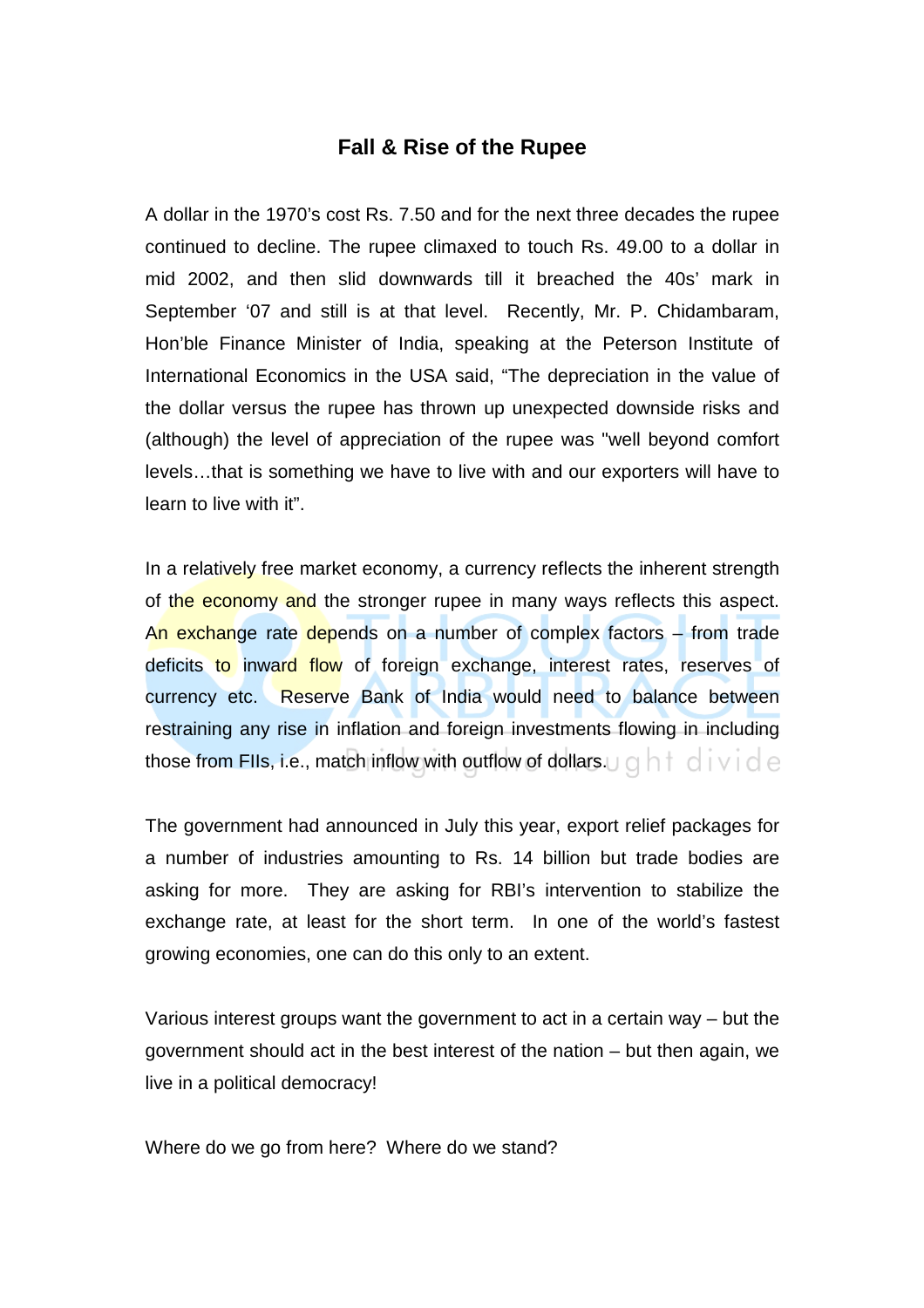## **But are we better off with a weaker rupee?**

Rising currency has both pros and con – some enterprises gain and others do not. Companies with revenue models that have earnings in dollars but costs are incurred in rupees are worst hit. The IT and BPO industry is clearly hit as profits are falling due to lower realisation in rupee term of the billable hours denominated in dollars and salary costs in rupees show no trend of buckling down. Other export industries face similar challenges, especially the SME segment which operates at low margins and employs nearly 20 million people. As the rupee keeps rising, profits of such enterprises evaporate and the prospect of loss of jobs looms large. Outsourcing is based on complex geopolitical reasons of the country that is exporting jobs. Every outsourcing or import is potentially a loss of job in the country that imports. Global trade will never happen if countries only protected jobs of people who support export related activities.

It is now accepted knowledge that for every job in IT and ITES sector, four new jobs are created in the economy, like recruitment agents, airline and other service providers, hospitality sector, etc which are also called "dollar dependent businesses". As the margins of the principal fall, the service providers get squeezed harder. The pain of loss of margins gets passed down the line in a chain reaction.

Countries make the decision to import or outsource from another country mostly for reasons of lower price. However, often a job goes to a place simply because of an unbeatable combination of **price and quality**. A pure cost advantage is not everlasting—someone else will just as easily come along and beat the price. The loss of profits is not solely of the rupee rising, which is a macroeconomic factor but costs of inputs like increasing salaries etc., which take away the cost arbitrage on a more permanent basis.

Future benefits to Indian companies will come from creation of freight corridors, electricity reforms and creation of new generation capacity (which should reduce losses and bring down the real cost of power) and structural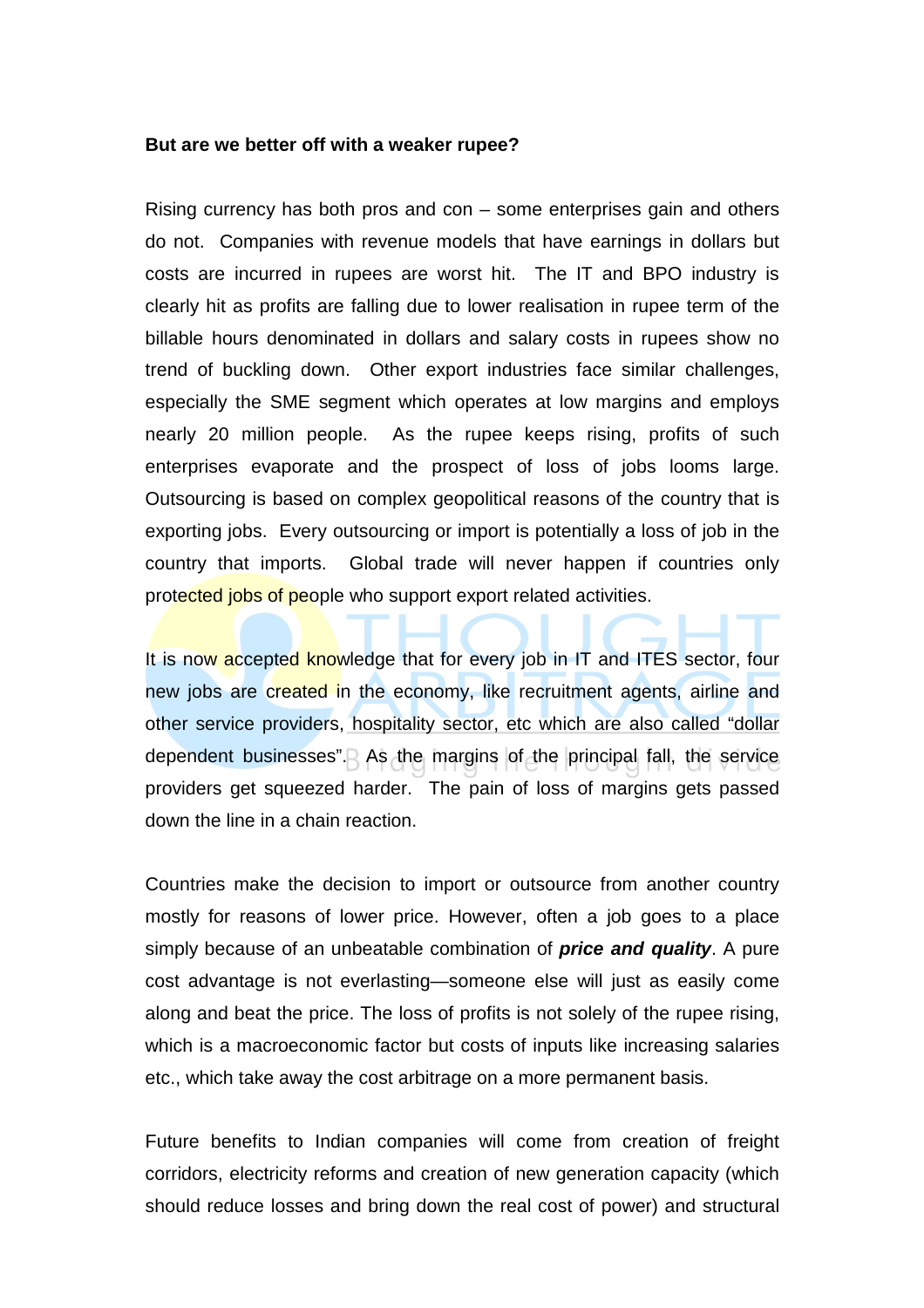improvements in infrastructure would go about reducing the overall cost of inputs to make Indian businesses more competitive, but currently a number of businesses in export are looking at the government for help through a relief mechanism.

Rupee is rising against the US dollar and US economy is currently not riding its best phase; the rupee has not risen significantly against other major currencies of Europe and Asia. In fact, Euro and the British Pound have appreciated against the rupee in recent times. Risk concentration with the US markets and US dollar, though the US happens to be the biggest market, is detrimental for Indian businesses in the long run and like other Asian economies, Indian businesses need to diversify risks around the world.

## **Is a rising rupee really bad?**

It depends on where you sit. Imports of crude (at 30% of total imports, the biggest item on the import bill), machinery (17.2% of total), electronic goods (8.4%), gold and silver (7.7%), etc., become cheaper.

These are big ticket expenditure for the country and capable of generating huge savings but do not stir up emotions like potential job and revenue loss of the export sector and hence does not capture popular imagination. Outward travel and investments by Indian residents in dollars become more attractive.

IT companies and other companies in a globally competitive scenario have been able to make large acquisitions of US companies and at the current exchange rates, any drop would entail substantial savings. Tata's 8 billion dollar acquisition of Corus or Hindalco's recent 6 billion dollar acquisition of Novellis would have a lower cost of acquisition from an Indian shareholders' side due to the current exchange rates.

Montek Singh Ahluwalia, deputy chairman of India's Planning Commission believes that the Reserve Bank and Finance ministry face a difficult set of